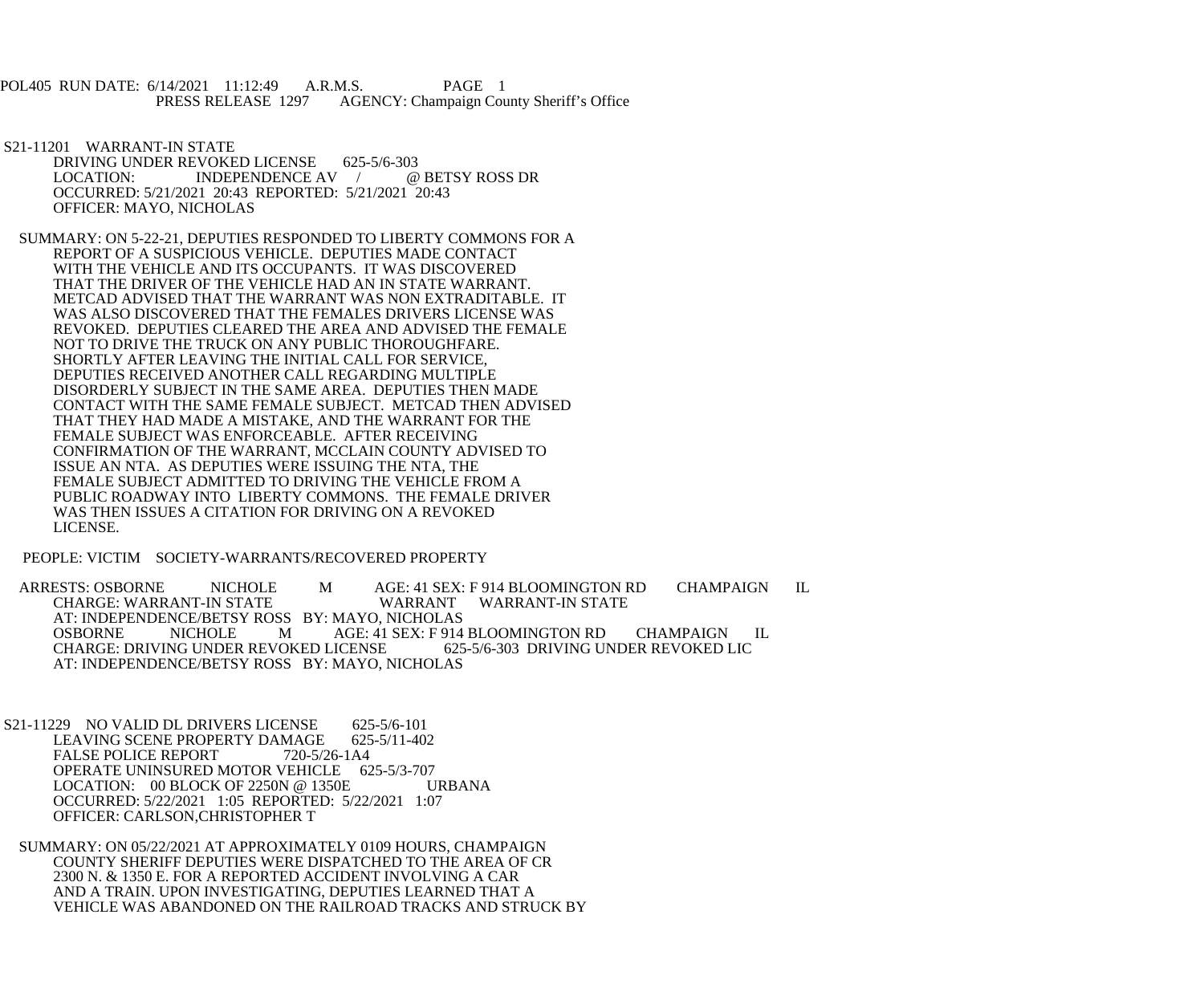POL405 RUN DATE: 6/14/2021 11:12:49 A.R.M.S. PAGE 2<br>PRESS RELEASE 1297 AGENCY: Champaign Cou AGENCY: Champaign County Sheriff's Office A TRAIN. AFTER SEARCHING THE AREA, DEPUTIES FOUND NO VEHICLE OCCUPANTS IN THE VICINITY OF THE COLLISION. LATER THAT DAY, DEPUTIES FOLLOWED UP WITH THE REGISTERED OWNER OF THE VEHICLE WHO ADMITTED TO ABANDONING THE VEHICLE ON THE RAILROAD TRACKS. THE REGISTERED OWNER OF THE VEHICLE WAS CITED FOR OPERATING WITHOUT A VALID DRIVER'S LICENSE AND LEAVING THE SCENE OF AN ACCIDENT.

 PEOPLE: VICTIM SOCIETY OFFENDER AGE: 24 SEX: F OFFENDER AGE: 24 SEX: M VICTIM CANADIAN NATIONAL RAILROAD HOMEWOOD IL

ARRESTS: SILER BRANDON M AGE: 24 SEX: M 2017 VAWTER APT #A20 URBANA IL CHARGE: NO VALID DL DRIVERS LICEN CHARGE: NO VALID DL DRIVERS LICENSE<br>AT: APPROX 2300N/1350 3 BY: FOSTER, SUSAN AT: APPROX 2300N/1350 3<br>SILER BRANDON M AGE: 24 SEX: M 2017 VAWTER APT #A20 URBANA IL<br>ROPERTY DAMAGE 625-5/11-402 LEAVING SCENE PROPERTY DA CHARGE: LEAVING SCENE PROPERTY DAMAGE<br>AT: APPROX 2300N/1350 3 BY: FOSTER, SUSAN AT: APPROX 2300N/1350 3

S21-11424 OTHER TROUBLE/INFO RPT<br>LOCATION: MAIN ST E / NWALNUT ST/W MAIN S OCCURRED: 5/24/2021 14:45 REPORTED: 5/24/2021 15:05 OFFICER: BIALESCHKI, DOUG

 SUMMARY: R-P WALKED IN TO CCSD TO REPORT HARASSMENT AT THE COURTHOUSE FOLLOWING A COURT HEARING.

 OFFENDER AGE: 39 SEX: M VICTIM AGE: 45 SEX: F CHAMPAIGN IL

 S21-11434 BATTERY-DOMESTIC 720-5/12-3.2 LOCATION: 00 BLOCK OF APPLE TREE DR. URBANA TOWNSHIP OCCURRED: 5/24/2021 15:45 REPORTED: 5/24/2021 16:21 OFFICER: REIFSTECK, JONATHAN

 SUMMARY: THE SUSPECT REPORTEDLY GRABBED THE VICTIM'S WRISTS AND THROAT DURING A VERBAL ARGUMENT. AT NO TIME DID THE SUSPECT CHOKE THE VICTIM. THE VICTIM HAD BRUISING AND SWELLING ON HER WRISTS. SHE REFUSED MEDICAL TREATMENT. THE SUSPECT IS FIFTY-SEVEN YEARS OF AGE. THE VICTIM IS SEVENTY-FIVE YEARS OF AGE. THE SUSPECT IS THE VICTIM'S SON. THEY RESIDE TOGETHER. THE SUSPECT WAS PLACED UNDER ARREST FOR DOMESTIC BATTERY AND TRANSPORTED TO THE JAIL.

PEOPLE: VICTIM AGE: 75 SEX: F URBANA IL

ARRESTS: WILLIAMS MICHAEL SCOTT AGE: 57 SEX: M 204 APPLE TREE URBANA IL CHARGE: BATTERY-DOMESTIC 720-5/12-3.2 BATTERY-DOMESTIC CHARGE: BATTERY-DOMESTIC 720-5/12-3.2 BATTERY-DOMESTIC<br>AT: 204 APPLE TREE DR BY: REIFSTECK. JONATHAN VERCLER. JEFF BY: REIFSTECK, JONATHAN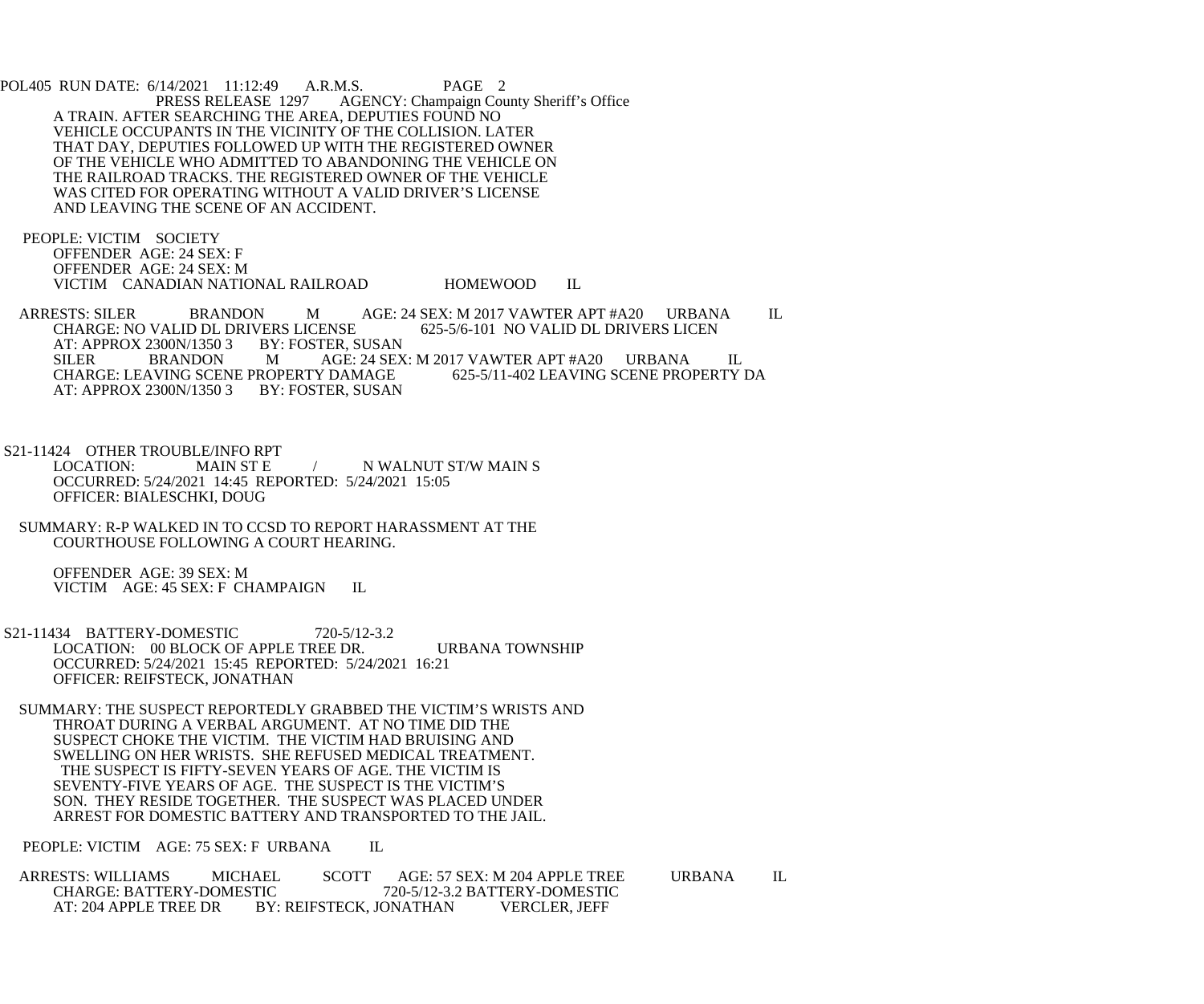POL405 RUN DATE: 6/14/2021 11:12:49 A.R.M.S. PAGE 3<br>PRESS RELEASE 1297 AGENCY: Champaign Cou AGENCY: Champaign County Sheriff's Office

S21-11454 FORGERY 720-5/17-3 ATTEMPT LOCATION: SAVOY PLAZA LN / PROSPECT PROSPECT POINTE E, W OCCURRED: 5/24/2021 19:41 REPORTED: 5/24/2021 19:54 OFFICER: WELDON, MATTHEW

 SUMMARY: DISPATCHED TO A SAVOY BUSINESS IN REFERENCE TO A FORGERY REPORT. THE REPORTING PERSON ADVISED THAT A SUSPECT HAD ATTEMPTED TO PURCHASE AN ITEM IN THE STORE WITH A COUNTERFEIT BILL. THE SUSPECT WAS GONE UPON MY ARRIVAL. THE SUSPECT'S IDENTITY IS NOT KNOWN AT THIS TIME.

OFFENDER SEX: RACE: HEIGHT: 000 WEIGHT: 000 HAIR: EYES:<br>VICTIM SCHNUCKS SAVOY IL VICTIM SCHNUCKS

S21-11448 VIOLATION ORDER PROTECTION 720-5/12-3.4 LOCATION: 00 BLOCK OF BRIARWOOD LANE MAHOMET OCCURRED: 5/24/2021 20:16 REPORTED: 5/24/2021 20:22 OFFICER: MEEKER, JR

 SUMMARY: CCSO WENT TO THE LOCATION TO SERVE AN EMERGENCY ORDER OF PROTECTION. THE RESPONDENT REFUSED TO ANSWER THE DOOR. THE PETITIONER GAVE LAW ENFORCEMENT PERMISSION TO ENTER THE RESIDENCE AND FURNISHED A KEY.

PEOPLE: VICTIM AGE: 36 SEX: F MAHOMET IL

ARRESTS: METTE ANDREW P AGE: 38 SEX: M 1308 BRIARWOOD LN MAHOMET IL CHARGE: VIOLATION ORDER PROTECTIO CHARGE: VIOLATION ORDER PROTECTION<br>AT: 1308 BRIARWOOD LANE BY: MEEKER, JR AT: 1308 BRIARWOOD LANE BY: MEEKER, JR JAMES, ALEXANDER

S21-11464 HARASSMENT BY ELECTRONIC COMMUNICAT 720-5/26.5-3<br>LOCATION: MCKINLEY ST / SGARFIELD ST/H / S GARFIELD ST/HAYES OCCURRED: 5/24/2021 20:23 REPORTED: 5/24/2021 20:25 OFFICER: JAMES, ALEXANDER

SUMMARY: ON 05/24/21 AT APPROXIMATELY 2123 HOURS, CHAMPAIGN COUNTY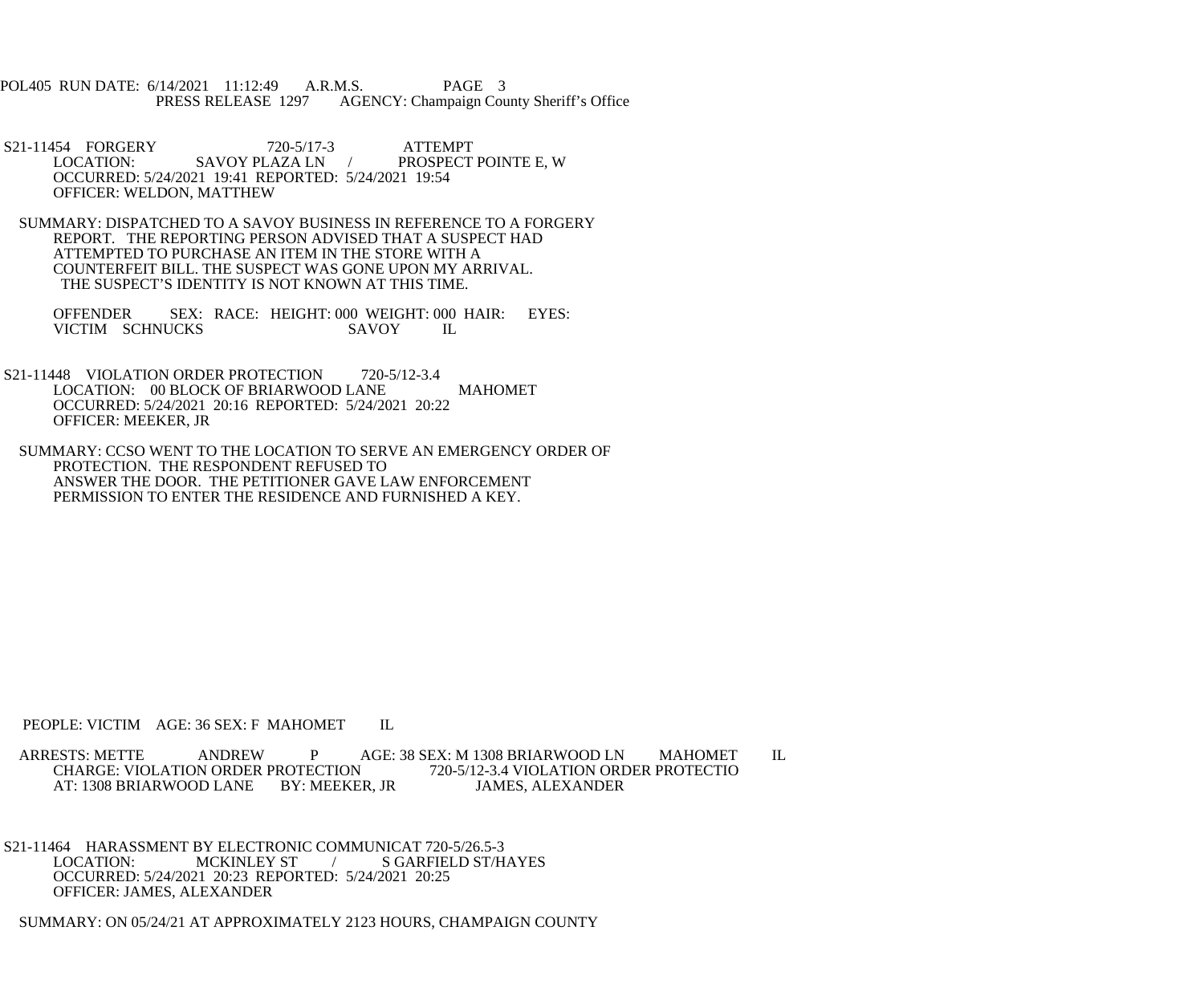POL405 RUN DATE: 6/14/2021 11:12:49 A.R.M.S. PAGE 4<br>PRESS RELEASE 1297 AGENCY: Champaign Cou AGENCY: Champaign County Sheriff's Office DEPUTIES WERE DISPATCHED TO AN ADDRESS IN PHILO TOWNSHIP FOR A REPORT OF THREATS MADE. UPON INVESTIGATION, IT WAS DISCOVERED THAT AN INVOLVED PARTY HAD SENT HARASSING MESSAGES THROUGH A SOCIAL MEDIA ACCOUNT TO ANOTHER.

 OFFENDER AGE: 34 SEX: F VICTIM AGE: 33 SEX: F PHILO IL

- S21-11472 CRIMINAL DAMAGE TO PROPERTY 720-5/21-1 LOCATION: 00 BLOCK OF IVANHOE DR URBANA OCCURRED: 5/24/2021 13:30 REPORTED: 5/24/2021 21:53 OFFICER: WILLMORE, JUSTIN
- SUMMARY: ON MAY 24, 2021, CHAMPAIGN COUNTY SHERIFF'S DEPUTIES WERE DISPATCHED TO AN ADDRESS IN URBANA TOWNSHIP FOR THE REPORT OF CRIMINAL DAMAGE. UPON ARRIVAL DEPUTIES LEARNED THAT THE VICTIM'S PATIO TABLE WAS DAMAGED BY AN UNKNOWN OFFENDER(S) BETWEEN THE HOURS OF 1330-2000.

PROPERTY: DAMAGED 1 LAWN FURNITURE

 OFFENDER SEX: RACE: HEIGHT: 000 WEIGHT: 000 HAIR: EYES: VICTIM AGE: 61 SEX: F URBANA IL

S21-11565 WARRANT-IN STATE<br>LOCATION: PARKVIEW LN LOCATION: PARKVIEW LN / E CURTIS RD/E CURTIS OCCURRED: 5/25/2021 20:40 REPORTED: 5/25/2021 20:41 OFFICER: JAMES, ALEXANDER

 SUMMARY: ON 05/25 AT APPROXIMATELY 2051 HOURS, CHAMPAIGN COUNTY DEPUTIES WERE DISPATCHED TO AN ADDRESS IN SAVOY FOR A REMOVE SUBJECT CALL. UPON INVESTIGATION, IT WAS DISCOVERED THAT AN INVOLVED SUBJECT HAD AN ACTIVE WARRANT FOR HIS ARREST.

PEOPLE: VICTIM SOCIETY-WARRANTS/RECOVERED PROPERTY

ARRESTS: COOPER ROBERT D AGE: 54 SEX: M 2508 PRAIRIE GREEN DR #E URBANA IL<br>CHARGE: WARRANT-IN STATE WARRANT WARRANT-IN STATE WARRANT WARRANT-IN STATE AT: BY: JAMES, ALEXANDER

S21-11605 CRIMINAL DAMAGE TO PROPERTY 720-5/21-1 DOMESTIC DISPUTE 750-60-101 ASSIST OTHER POLICE DEPT<br>LOCATION: COLLEEN DR / ASHFORD CT/ASHFORD C OCCURRED: 5/26/2021 10:59 REPORTED: 5/26/2021 11:00 OFFICER: CHRISTENSEN, CORY

SUMMARY: RP'S BOYFRIEND DAMAGED HER RESIDENCE FOLLOWING A VERBAL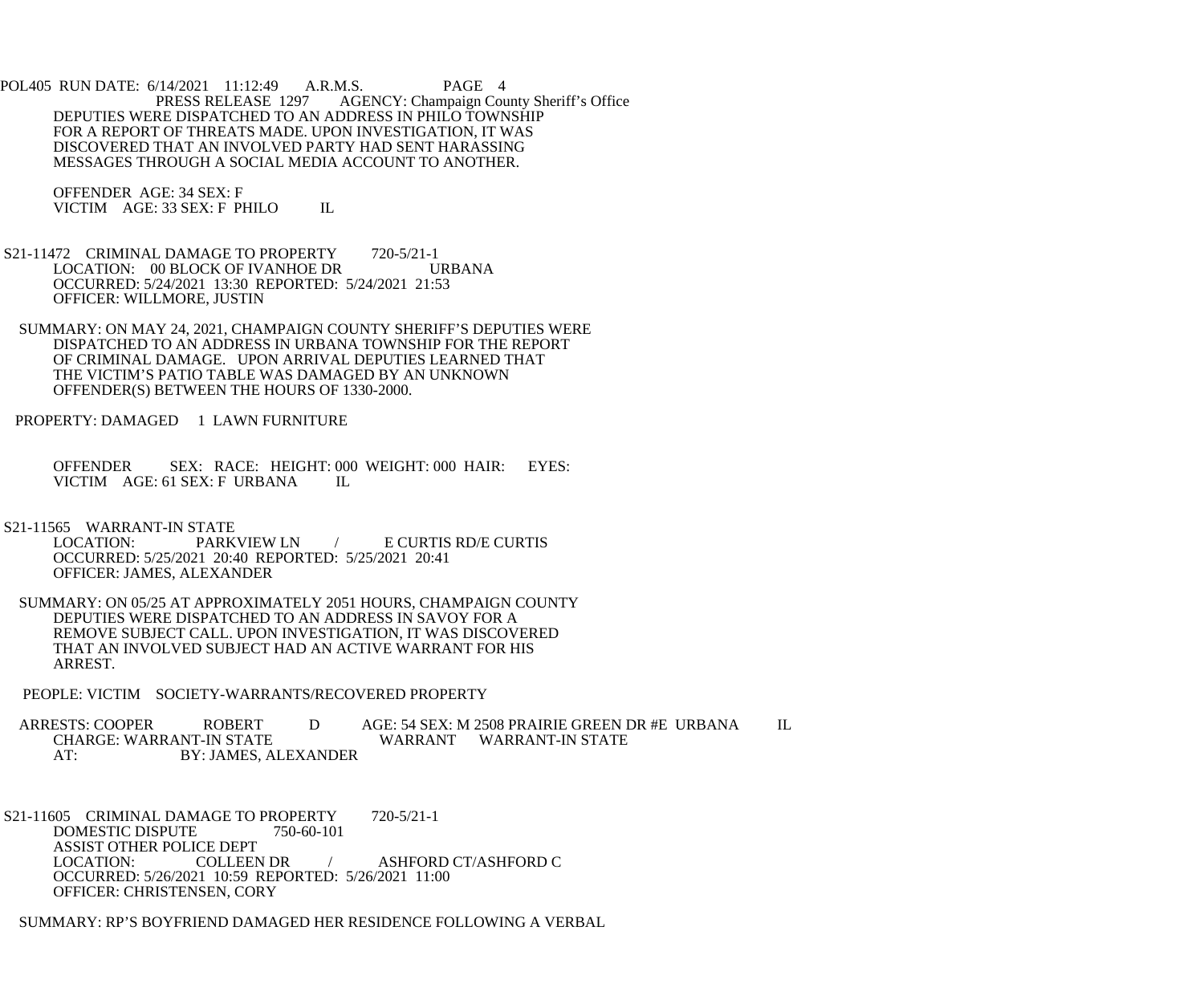POL405 RUN DATE: 6/14/2021 11:12:49 A.R.M.S. PAGE 5<br>PRESS RELEASE 1297 AGENCY: Champaign Cou AGENCY: Champaign County Sheriff's Office ARGUMENT. THE BOYFRIEND, WHO DOES NOT RESIDE WITH HIS GIRLFRIEND, ADMITTED TO DAMAGING HIS GIRLFRIENDS PROPERTY. THE BOYFRIEND WAS ISSUED A STATE NTA FOR CRIMINAL DAMAGE TO PROPERTY.

PROPERTY: DAMAGED 1 BUILDING-HOUSE INTERIOR

DAMAGED 1 BUILDING-HOUSE INTERIOR

 OFFENDER AGE: 23 SEX: M VICTIM AGE: 34 SEX: F CHAMPAIGN IL VICTIM PROVIDENCE AT THORNBERRY CHAMPAIGN IL

 ARRESTS: DANGERFIELD AMANTAE E AGE: 23 SEX: M 34 E GREEN ST CHAMPAIGN IL CHARGE: CRIMINAL DAMAGE TO PROPERTY 720-5/21-1 CRIMINAL DAMAGE TO PROPER AT: STALEY/COLLEEN BY: CHRISTENSEN, CORY BY: CHRISTENSEN, CORY

 S21-11606 WARRANT-IN STATE LOCATION: 100 BLOCK OF MAIN ST E URBANA OCCURRED: 5/26/2021 11:25 REPORTED: 5/26/2021 11:25 OFFICER: GOOD, BRYCE

SUMMARY: WARRANT ARREST AT CHAMPAIGN COUNTY COURTHOUSE

PEOPLE: VICTIM SOCIETY-WARRANTS/RECOVERED PROPERTY

ARRESTS: THOMAS DION JAMEL AGE: 24 SEX: M 1001 JUNIPER DR APT #1 RANTOUL IL CHARGE: WARRANT-IN STATE CHARGE: WARRANT-IN STATE WARRANT WARRANT-IN STATE<br>AT: 101 E MAIN ST BY: GOOD. BRYCE BY: GOOD, BRYCE

S21-12404 WARRANT-IN STATE<br>LOCATION: MAIN ST E / N WALNUT ST/W MAIN S OCCURRED: 6/04/2021 15:32 REPORTED: 6/04/2021 15:32 OFFICER: WELCH, RICHARD KEITH

 SUMMARY: SUBJECT WAS ARRESTED ON CHAMPAIGN COUNTY WARRANT 20- CF-174.

PEOPLE: VICTIM SOCIETY-WARRANTS/RECOVERED PROPERTY

ARRESTS: WILSON TRAEVON O AGE: 25 SEX: M 110 GRACE STREET DANVILLE IL<br>CHARGE: WARRANT-IN STATE WARRANT WARRANT-IN STATE WARRANT WARRANT-IN STATE AT: 101 E MAIN ST URBANA BY: WELCH, RICHARD KEITH

S21-12430 ASSIST FIRE DEPT